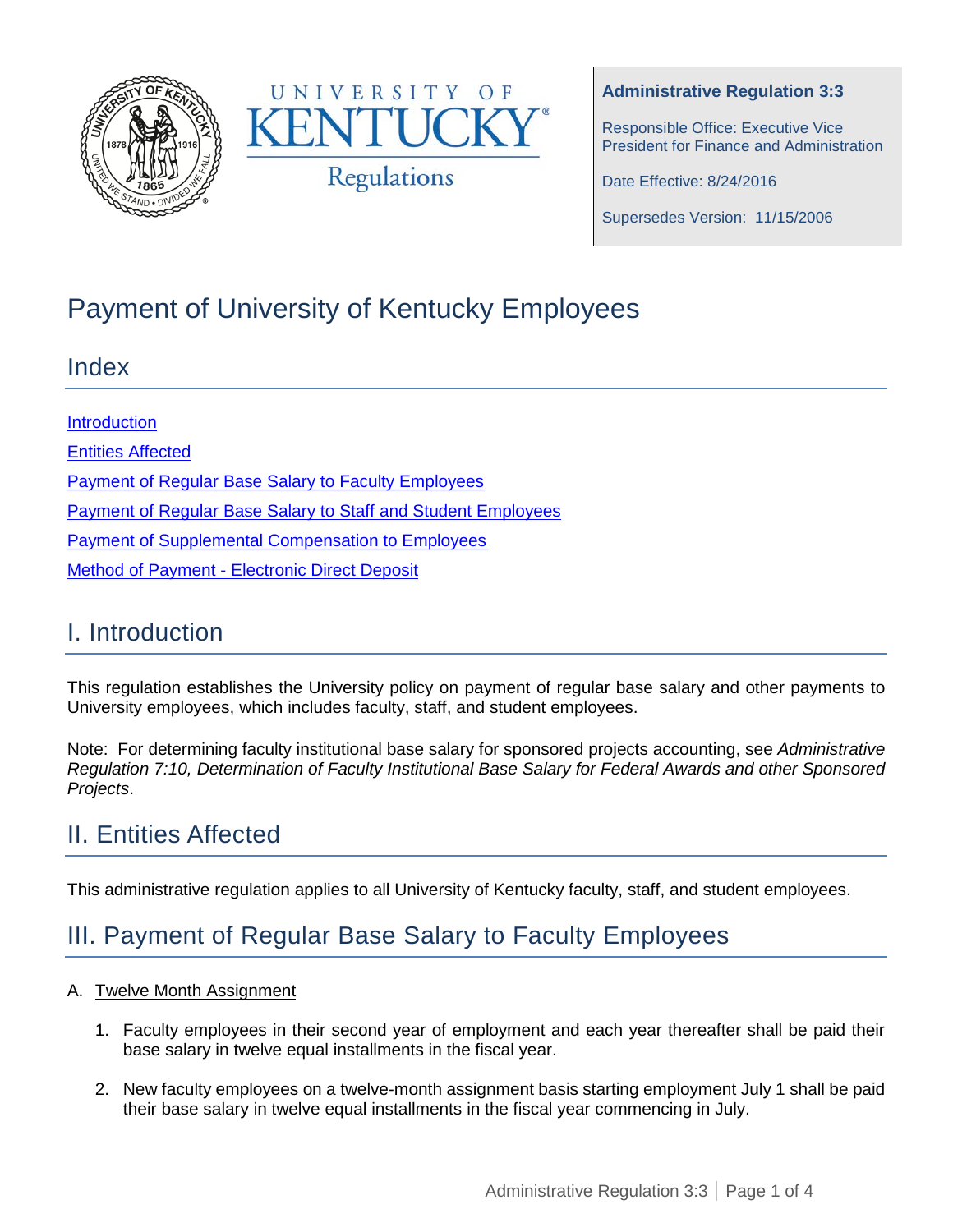3. New faculty employees on twelve-month assignment basis, whose start date is after July 1, shall have their base salary divided by twelve to calculate a monthly base salary to be paid each month remaining in the fiscal year. Should the new faculty employee's start date be a day other than the first day of the month, their monthly base salary will be divided by the number of work days in the month to calculate a daily base salary to pay the faculty employee for the actual days worked as determined by their hire date.

#### B. Less Than Twelve Month Assignments

#### 1. Returning Faculty (Nine, Ten and Eleven Month Assignment)

Faculty employees on nine, ten and eleven month assignment basis, in their second year of employment and each year thereafter, shall be paid their base salary in twelve equal installments in the fiscal year.

#### 2. New Faculty (Eleven Month Assignment)

- a. New faculty employees on eleven-month assignment basis starting employment August 1 shall be paid their base salary in eleven equal installments in a fiscal year commencing in August.
- b. New faculty employees on eleven-month assignment basis, whose start date is after August 1, shall have their base salary divided by eleven to calculate a monthly base salary to be paid each month remaining in the fiscal year. If the new faculty employee's start date is a day other than the first day of the month, their monthly base salary will be divided by the number of work days in the month to calculate a daily base salary to pay the faculty employee for the actual days worked as determined by their hire date.
- c. New faculty employees on eleven-month assignment basis shall be paid their base salary in twelve equal installments if their month not on assignment in a fiscal year is other than July and they commence employment on July 1.

#### 3. New Faculty (Ten Month Assignment)

- a. New faculty employees on ten-month assignment basis starting employment August 1 shall be paid their base salary in eleven equal installments in a fiscal year commencing in August.
- b. New faculty employees on ten-month assignment basis, whose start date is after August 1, shall have their base salary divided by eleven to calculate a monthly base salary to be paid each month remaining in the fiscal year. If the new faculty employee's start date is a day other than the first day of the month, their monthly base salary will be divided by the number of work days in the month to calculate a daily base salary to pay the faculty employee for the actual days worked as determined by their hire date.

#### 4. New Faculty (Nine Month Assignment)

- a. New faculty employees on nine-month assignment basis starting employment August 1 shall be paid their base salary in eleven equal installments in a fiscal year commencing in August.
- b. New faculty employees on nine-month assignment basis, whose start date is after August 1, shall have their base salary divided by eleven to calculate a monthly base salary to be paid each month remaining in the fiscal year. Should the new faculty employee's start date be a day other than the first day of the month, their monthly base salary will be divided by the number of work days in the month to calculate a daily base salary to pay the faculty employee for the actual days worked as determined by their hire date.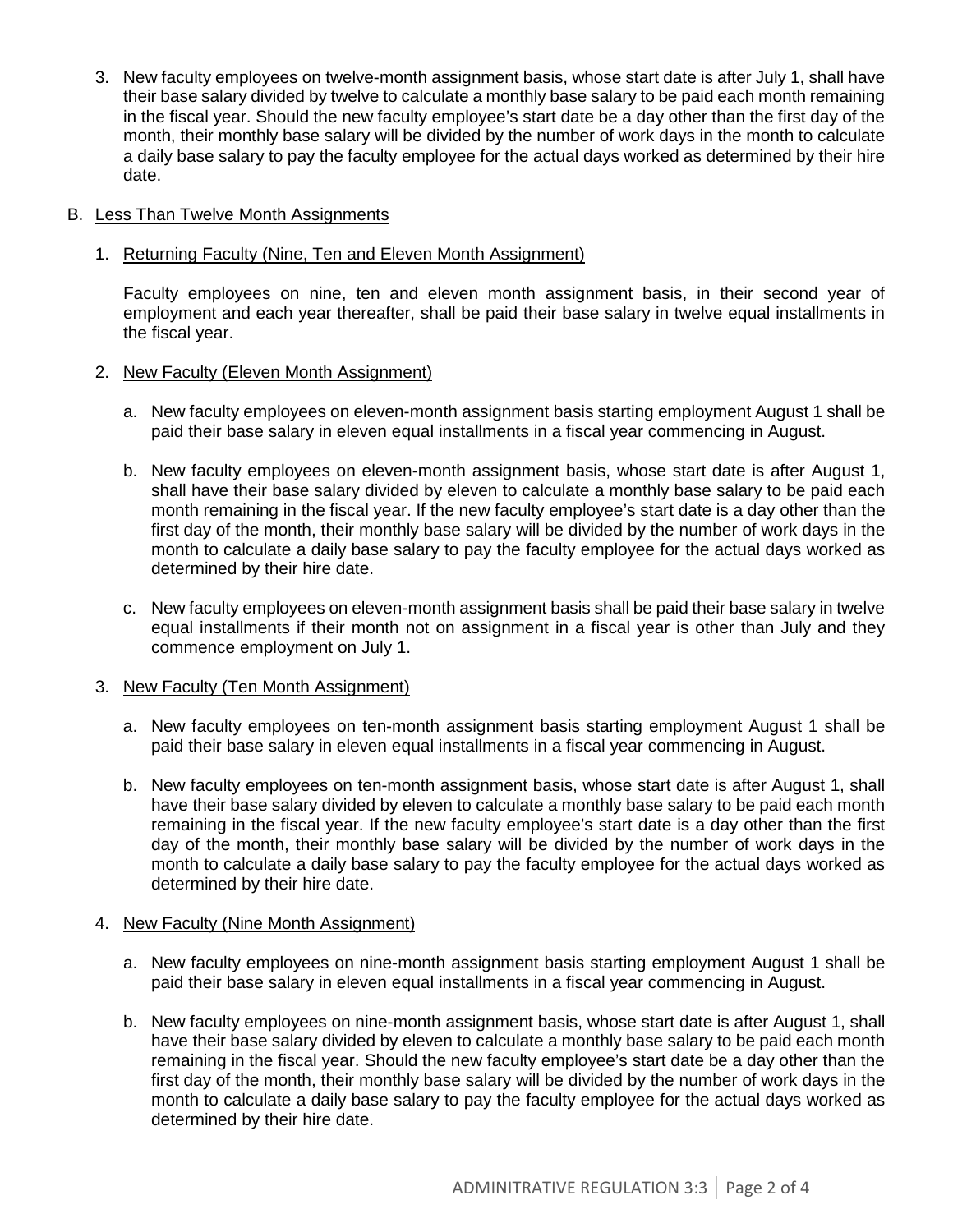#### C. Termination or Retirement Prior to Completion of the Assignment

All faculty retiring or terminating employment prior to the completion of the assignment period shall be paid any remaining earned salary or shall be required to reimburse the University for an overpayment of unearned salary as calculated by the department or college according to *Administrative Regulation 3:6* - Faculty Assignment and Vacation Leave Policy. Payment for the balance of remaining earned salary should occur no later than one pay period after the faculty employee's termination or retirement date. Reimbursement for overpayment of unearned salary shall be made by the faculty employee prior to their termination or retirement date.

## <span id="page-2-0"></span>IV. Payment of Regular Base Salary to Staff and Student Employees

- A. Staff and student employees who qualify for exemption from both the minimum wage and the overtime provisions of the Fair Labor Standards Act (FLSA), shall be paid their regular salary on a monthly or biweekly basis, July 1 - June 30.
- B. Staff and student employees who are subject to the minimum wage and/or the overtime provisions of the FLSA shall be paid monthly or biweekly on an hourly rate basis. Departments and offices whose employees do not utilize myUK Employee Self Service online time entry shall maintain time records for these employees and enter the records into the payroll system in accordance with applicable University policy.
- C. Questions concerning the minimum wage and overtime provisions of the FLSA should be directed to Human Resources.

### <span id="page-2-1"></span>V. Payment of Supplemental Compensation to Employees

Any supplemental compensation due to University employees shall be paid in accordance with applicable University policy and procedures governing such payments.

### <span id="page-2-2"></span>VI. Method of Payment

Direct deposit enrollment is mandatory for all employees paid through the University payroll system as a condition of employment. Employees are required to enroll in direct deposit by providing their financial institution account information upon commencement of employment. Electronic payment for wages earned shall be deposited into the employee's designated account. Documentation of payment shall be made available to each employee.

### References and Related Materials

Administrative Regulation 3:6, Faculty Assignment and Vacation Leave Policy

Administrative Regulation 7:10, Determination of Faculty Institutional Base Salary for Federal Awards and other Sponsored Projects

Human Resources Policy and Procedure #30.0, Compensation

Human Resources Policy and Procedure #4.0, Employee Status

#### Revision History